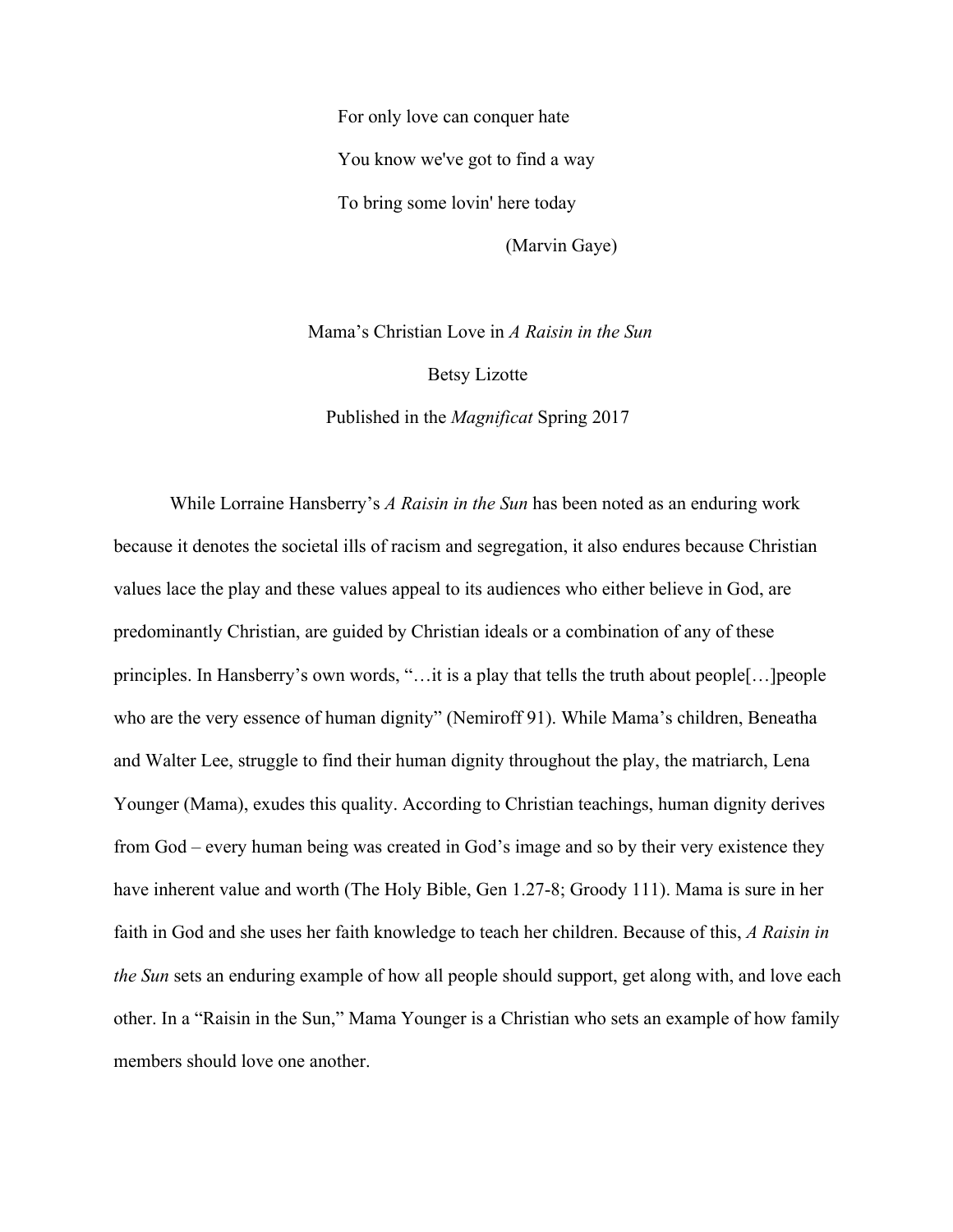Since its opening, *A Raisin in the Sun* has been acclaimed by critics and audiences alike for various reasons. In 1959, Brooks Atkinson, a New York Times theater critic, stated that Lorraine Hansberry had brought up "some serious problems, but has not tipped the play to prove one thing or another" and "told the inner and out truth about a Negro family in the Southside Chicago" (1). James Baldwin, award-winning African-American writer and poet, notes that "Never before, in the entire history of American theater, had so much of the truth of black people's lives been seen on stage" (Nemiroff – xii). The play has won numerous awards including the New York Drama Critics' Circle Award in 1959, the Cannes Gary Cooper Award (for most social and human significance) in 1961, and a Tony in 1974 (Wilkerson 1; Perkins, Loren 1, 4; Tony Awards). In her 1986 essay, "*A Raisin in the Sun*: Anniversary of an American Classic," Margaret Wilkerson states that the play "has become an American classic within a quarter of a century," and in a 1986 Washington Post essay, playwright and poet Amari Baraka concludes that "what is most telling about our ignorance is that Hansberry's play remains overwhelmingly popular and evocative of black and white reality; and the masses of black people saw it was true" (Wilkerson 1; Baraka F3 Col 1). While critics and intellectuals have noted that the play is an enduring classic, they normally note that the reason for its long-standing relevance is its treatment of racism, sexism, Marxism, intergenerational conflict, and Africanism<sup>2</sup>. However, one reason that the play endures that is not fully explored in other criticisms is the Christian spirituality that infuses the play.

Although the play is laced with spiritual allusions and Christian themes, there is only one critical essay that relates the play to the Christian Faith. This is Angeletta K. M. Gourdine's "The Drama Of Lynching In Two Blackwomen's Drama, Or Relating Grimke's Rachel To Hansberry's A Raisin In The Sun," in which Gourdine relates Ruth from *A Raisin in the Sun* to the biblical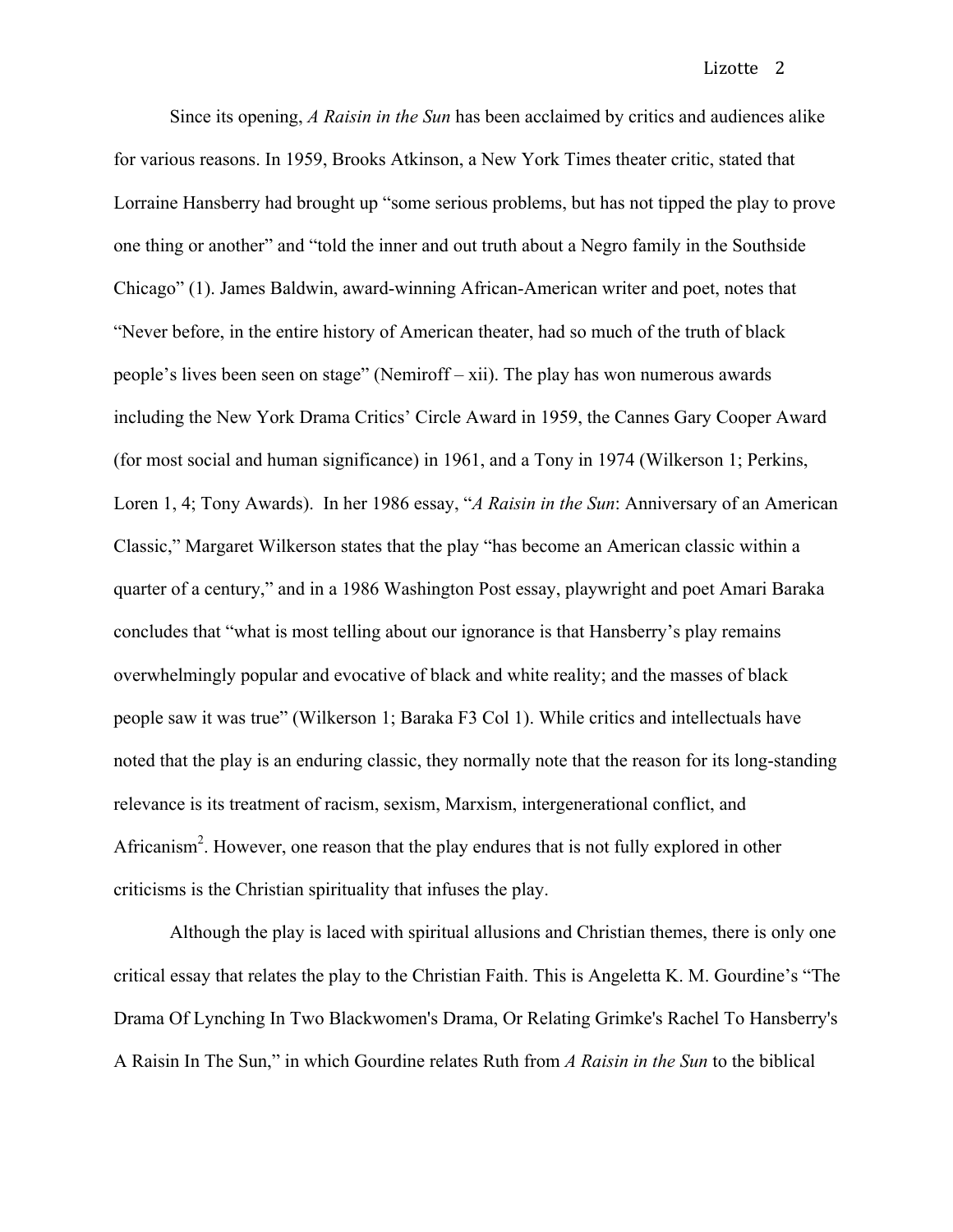character Ruth (541). In the play, Ruth is devoted to her mother in law Lena, just as the biblical Ruth is devoted to her mother in law Naomi. Although there are no other critical essays dealing with the spirituality of the play, there is reason to believe that part of the play's enduring success stems from its Christian themes that likely resonate with Christian or God-worshipping audiences.

From the time the play was released in 1959 through the present, America has been a nation that believes in God and was founded on Christian principles. According to Gallup polls from 1952 to 1965, the years around the time of the play's release, 92% of Americans identified as Christians and 98% believed in God (Gallup: America Remains; Gallup: Religion Historical Trends). Although this percentage has decreased, as of 2014, the majority of Americans identify as Christians and 89% of Americans polled have a belief in God. (Gallup: Three-Quarters; Gallup: Religion Historical Trends). The United States Constitution is based on a belief in God. In the Declaration of Independence, our founding fathers wrote, "We hold these truths to be selfevident, that all men are created equal, that they are endowed by their Creator with certain unalienable Rights" (par. 2). It is clear that America is and has been a predominantly Christian Nation that believes in Christianity and God. Therefore it is likely that the audiences and critics who watched the play were predominately Christians or ones who believed in God. They would have noticed the play's spiritual allusions as well as the depictions of Mama's faith in and Beneatha's questions about God.

Another indication of the play's spiritual relevance is its nomination to a religious foreign film festival. In 1961, *A Raisin in the Sun* was nominated for competition in the Moral Values category at the Valladolid Religious Film Festival in Spain ("3 U.S. Pix" 10). This is significant because the US film company Columbia campaigned hard for it to win in Spain and according to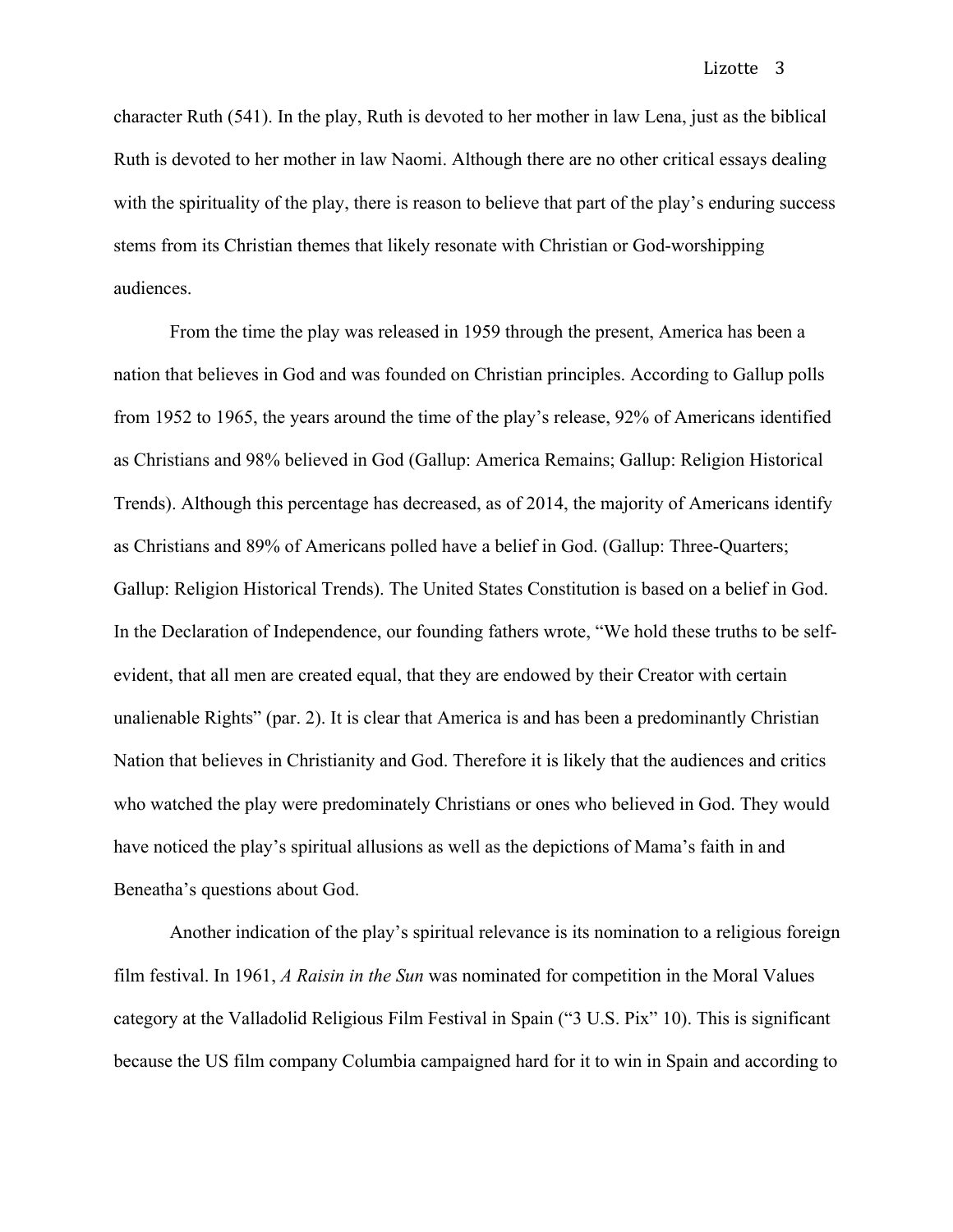a Variety Weekly article, even though it did not win the Valladolid's Golden Sheaf award for moral values, "There were many delegates and visitors […] who felt that "Raisin in the Sun" more than merited the City of Valladolid award […]" (Japan's Prizes 15). From this, one can infer that the US and foreign film community and audiences felt that the film depicted religious values. But, there are no in-depth discussions of the play's religious themes. So, in the following paragraphs, I will explore one of the play's Christian themes: love. In *A Raisin in the Sun*, Mama Younger reflects the vast majority of the film's audiences when she exhibits Christian morality and belief in God. Throughout the play, her most prominent Godly characteristic is Christian love.

Several sources have noted that love is a key aspect of Mama's character. In "Hansberry's A RAISIN IN THE SUN," Frank Ardolino describes Mama as "the family nurturer" (Par. 1). In describing Lena's nurturing nature, Ardolino states that she and her husband, though he is now deceased, "love their children" (Par. 2). He also feels that Lena is a loving mother who cares about the development and advancement of her children (Par. 1, 3). Amari Baraka makes similar comments about Mama's love. He states that Mama is the "emotional adhesive of the family" (F1 Col 1). He does not see her as "the stereotypical black matriarch," who is merely a "folksy counsel" and an "upholder of tradition" (F1 Col 1). Instead he describes her as "proud and loving," and he refers to her as the embodiment of "truth, history and love" (F1 Col 1). Mama loves, and her love stems from her Christian faith and values.

According to the Apostle Paul in his first letter to the church in Corinth, "Love is patient and kind; […] Love bears all things, believes all things, hopes all things, endures all things. Love never ends" (The Holy Bible 1 Cor. 13.4, 7-8). According to the New International Bible, the phrase "bears all things" is translated as love that "always protects" and another way to look at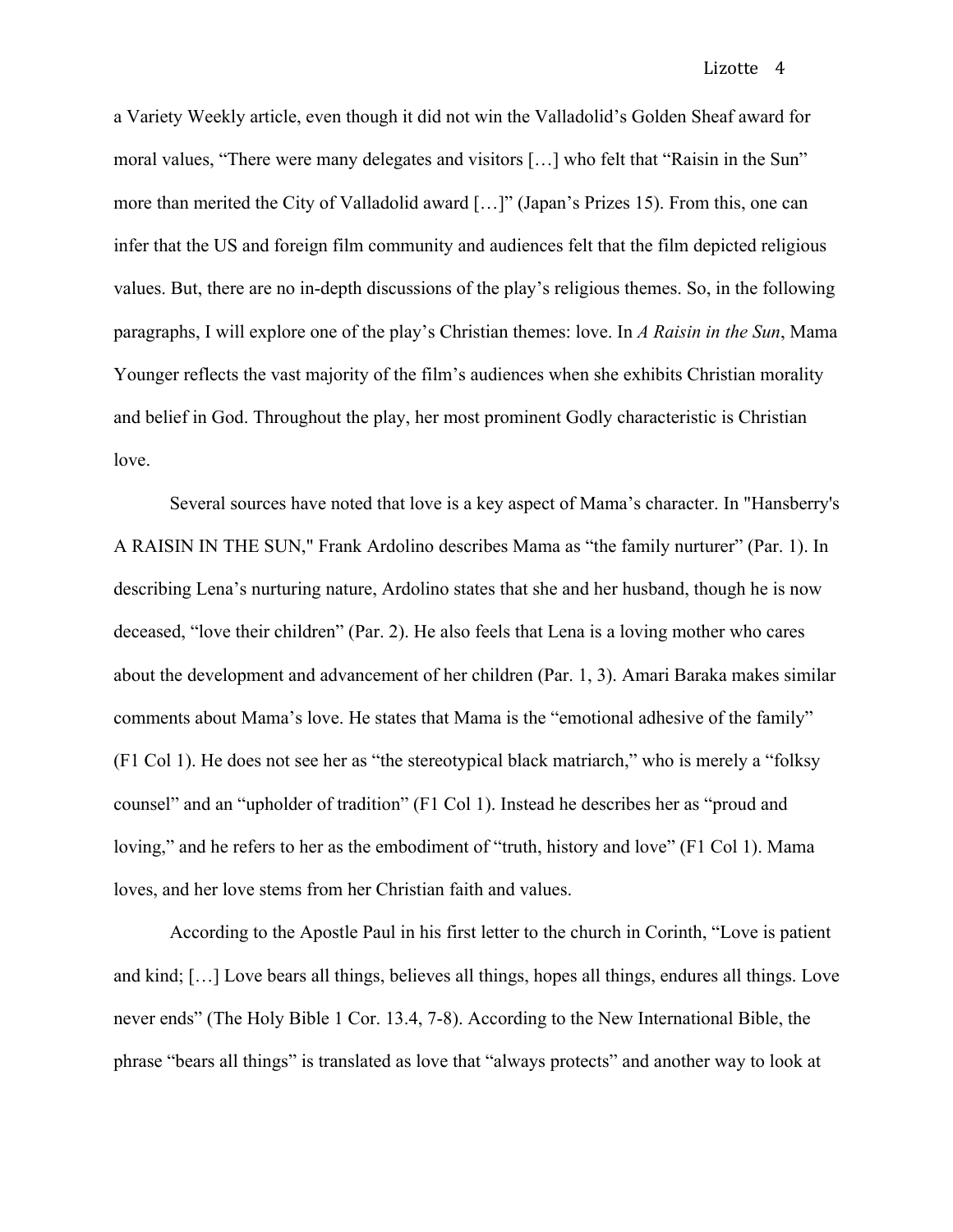love that "never ends" is love that perseveres or never fails (1 Cor 13:7-8). According to the biblical commentary in Gill's Exposition of the Entire Bible, love that believes all things is belief in "all that God says in his word, all his truths, and all his promises" (1 Cor 13:7). So, from two different versions of the Bible and Gill's commentary, Christian love includes these seven elements: patience, kindness, protection of others, belief, hope, endurance, and perseverance. Mama Younger has all of these qualities and through many examples she teaches them to her children and the audience at large. Because her Christian belief in God is the lynchpin of this thesis, I will begin with it, followed by the other six elements in this order: patience, kindness, protecting others, hope, perseverance, and endurance.

Mama believes in God and Christianity; it is obvious from our first encounters with Mama that she is a devout Christian. As Mama enters the stage for the first time, the stage direction indicates that, "she has, we can see, […]faith[…]" (Hansberry 1920). Her belief in the Christian faith is reinforced throughout the script, which is infused with comments like, "It's too early in the morning to be talking about money. It ain't Christian," "… I don't want that on my ledger this late in life" and "God knows...," (Hansberry 1921 and 1922). This Christian faith informs her interactions with the other characters in the play; it is an integral part of Mama's character. In her critical essay, "The Visions of Lena Younger created by Lorraine Hansberry in *A Raisin in the Sun*, Lizandra Gomes<sup>1</sup> states that Lena is a woman "who guides her life and her family's life by the rules of Christianity" (88). Because she is guided by her Christian beliefs, she exhibits the other six elements of Christian love with little difficulty. We see her patience with Beneatha, her kindness toward Ruth, her protection of the family, her hope in Walter Lee, her perseverance with Beneatha and Walter Lee and her endurance through many hardships.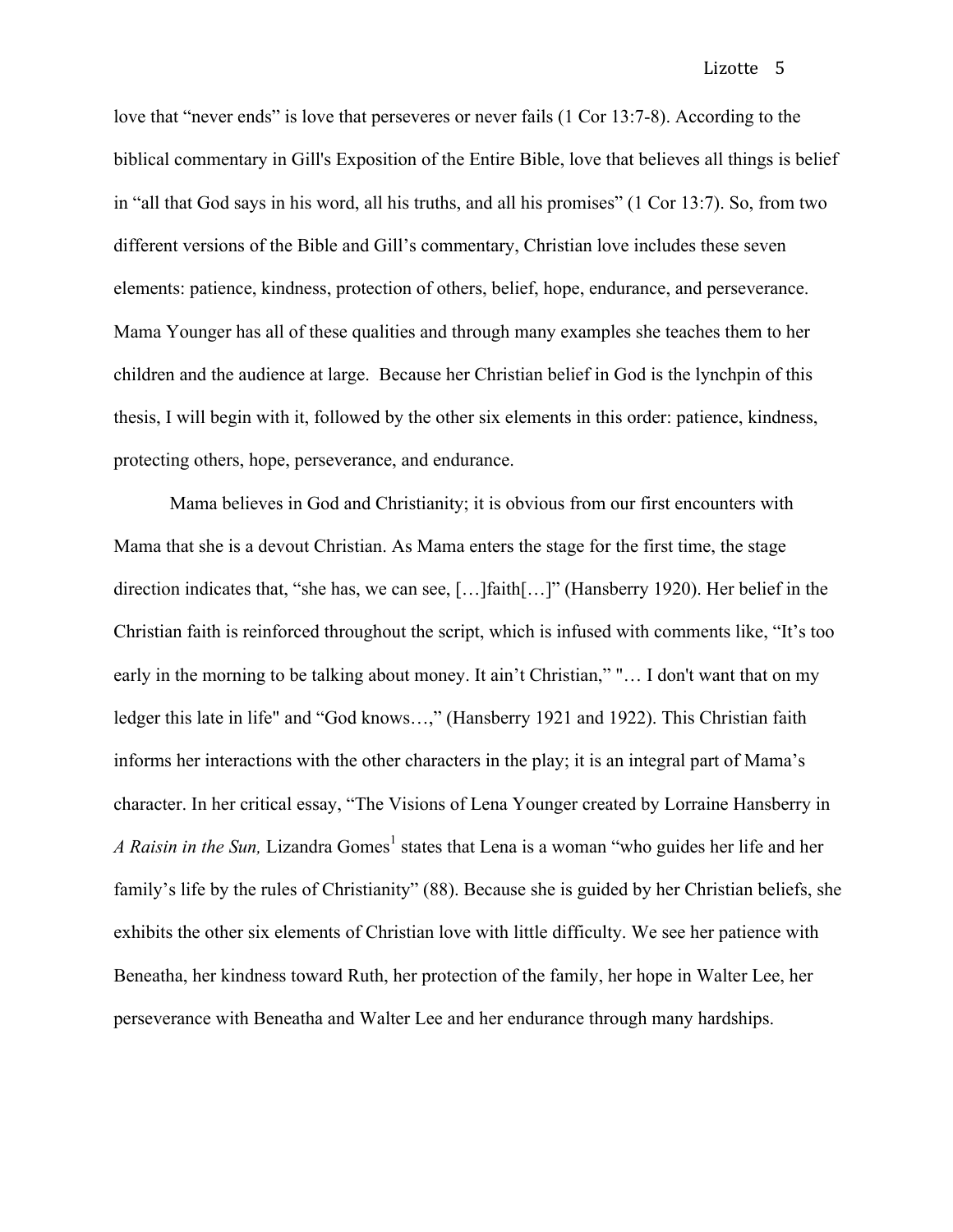Mama is patient. Her Christ-like patience is most evident during her discussion with Beneatha about God. The conversation begins with Beneatha disparaging God in front of Mama. Despite Beneatha taking God's name in vain and making sarcastic comments about losing her saltiness (a biblical metaphor for spirituality), Mama lets her off with a warning, "Now that will do. I just ain't going to have you 'round here reciting the scriptures in vain – you hear me?" (Hansberry 1924). Beneatha adheres to the admonition for the time being and Mama, showing more patience, changes the conversation by asking Beneatha what time she will be home from school. The conversation continues with Beneatha talking about the many activities she has been involved in (drama, horse-riding, photography, and now guitar). Then, the conversation meanders through other topics, including how Beneatha is trying to express herself, how she is going out with a wealthy boy, how she thinks ill of her brother, her negative feelings about rich people, and her desire to be a doctor. In other words, Mama patiently listens to, chides, and encourages her daughter through many topics of conversation and minutes until Beneatha again begins to disparage God. During this next interchange, Beneatha first states that "God hasn't got a thing to do with it," then, twice she says that she is "sick of hearing about God" (Hansberry 1926). At this point the ever-patient Mama warns Beneatha "[y]ou 'bout to get your fresh little jaw slapped!" (Hansberry 1926). But Beneatha does not heed the warning and declares that she doesn't "believe in God," and that "[t]here simply is no blasted God…" (Hansberry 1926). At this point, Mama must correct Beneatha and does so with control and determination, absent of wrath. The stage direction states that, "Mama absorbs this speech, studies her daughter and rises slowly and crosses to Beneatha and slaps her powerfully across the face" (Hansberry 1926). Then, to restore God to his place in the family, Mama has Beneatha state that, "In my mother's house there is still God" (Hansberry 1926). Mama again does all of this with patience. The stage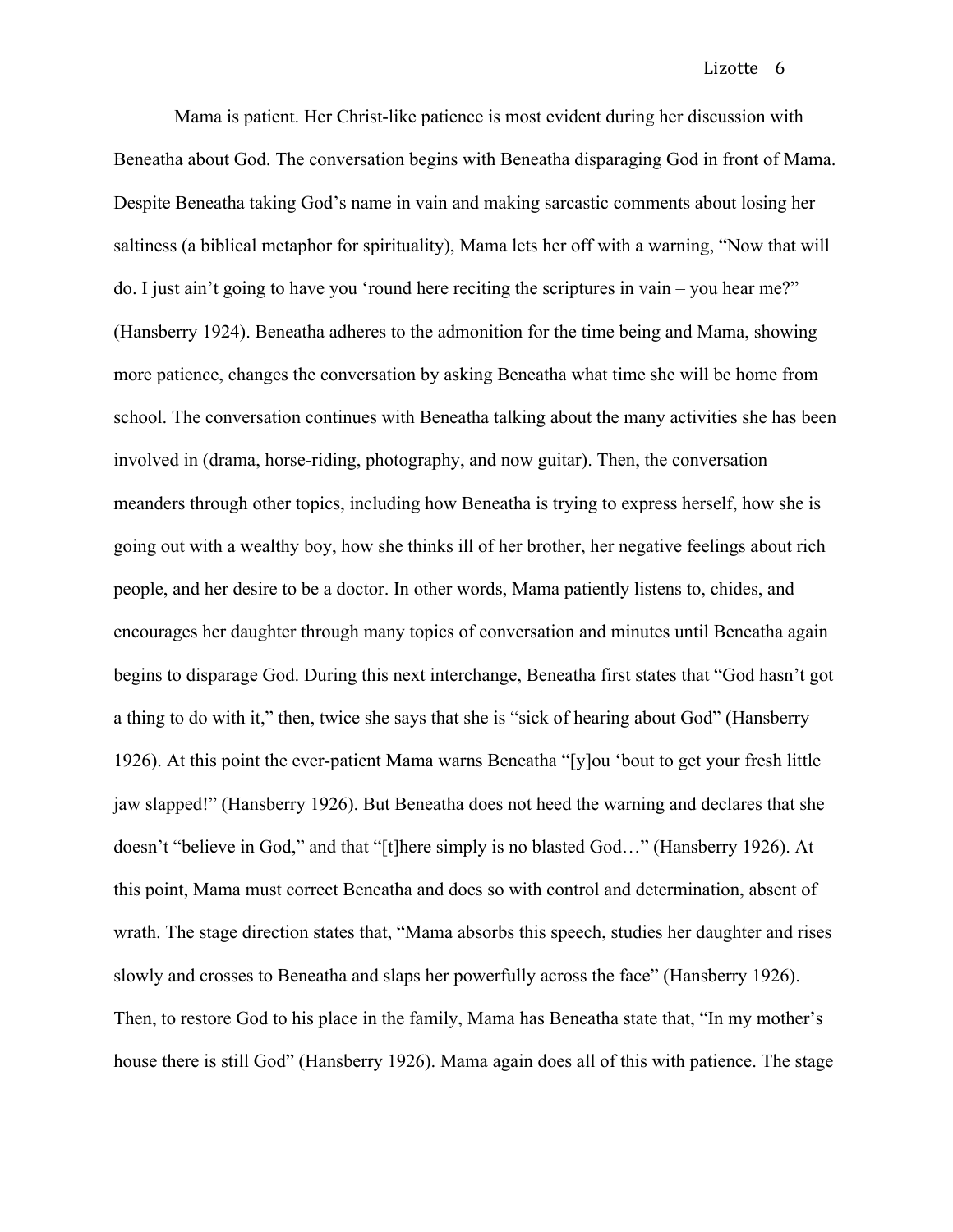direction states that, "Mama repeats the phrase with precision and cool emotion" (Hansberry 1926). Although Beneatha sorely tests Mama's patience, Mama maintains her patience throughout her discussion about God with Beneatha. So Mama is patient. She is also kind.

Her kindness is evident through her care about Ruth's condition; she truly cares about Ruth's health and happiness. One of the first things that Mama does when we meet her in the play is to ask after Ruth's health and to offer to do some of the ironing (Hansberry 1920). Gomes sees this kindness as nurturing and states "This is obvious when Lena offers to help Ruth ironing some clothes after realizing that Ruth is not feeling well" (90). Shortly after offering to iron clothes for Ruth, Mama encourages Ruth to take better care of herself, "[g]irl, you better start eating and looking after yourself better" and to stay home and rest when Ruth says that she is tired (Hansberry 1921-2). Later, Mama shows great concern when Ruth collapses from fatigue and while massaging Ruth's shoulder to relax her, Mama states, "[n]ow you just relax. That's right…just lean back, don't think 'bout nothing at all…nothing at all—" (Hansberry 1927, 1930). Ultimately she cares for Ruth by fulfilling Ruth's dream of moving out of the tenement and into a larger house. Ruth is so happy when Mama tells her the news that Ruth exclaims, "[p]raise God!" twice and later proclaims, "Hallelujah! and good-bye misery..." (Hansberry 1947). Ruth is important to Mama as is the rest of the family. Mama cares deeply about the family and has spent her life protecting it.

She protects her family members by working hard, buying a house for them, sharing her money with them and wanting to keep them safe. She and her husband spent years working hard to pay the rent and take care of the family, and her husband "finally worked hisself to death…" (Hansberry 1921, 1923). While thinking about buying a bigger house, Mama says that "maybe [she] could take on a little day work again..." (Hansberry 1923). She decides to buy the family a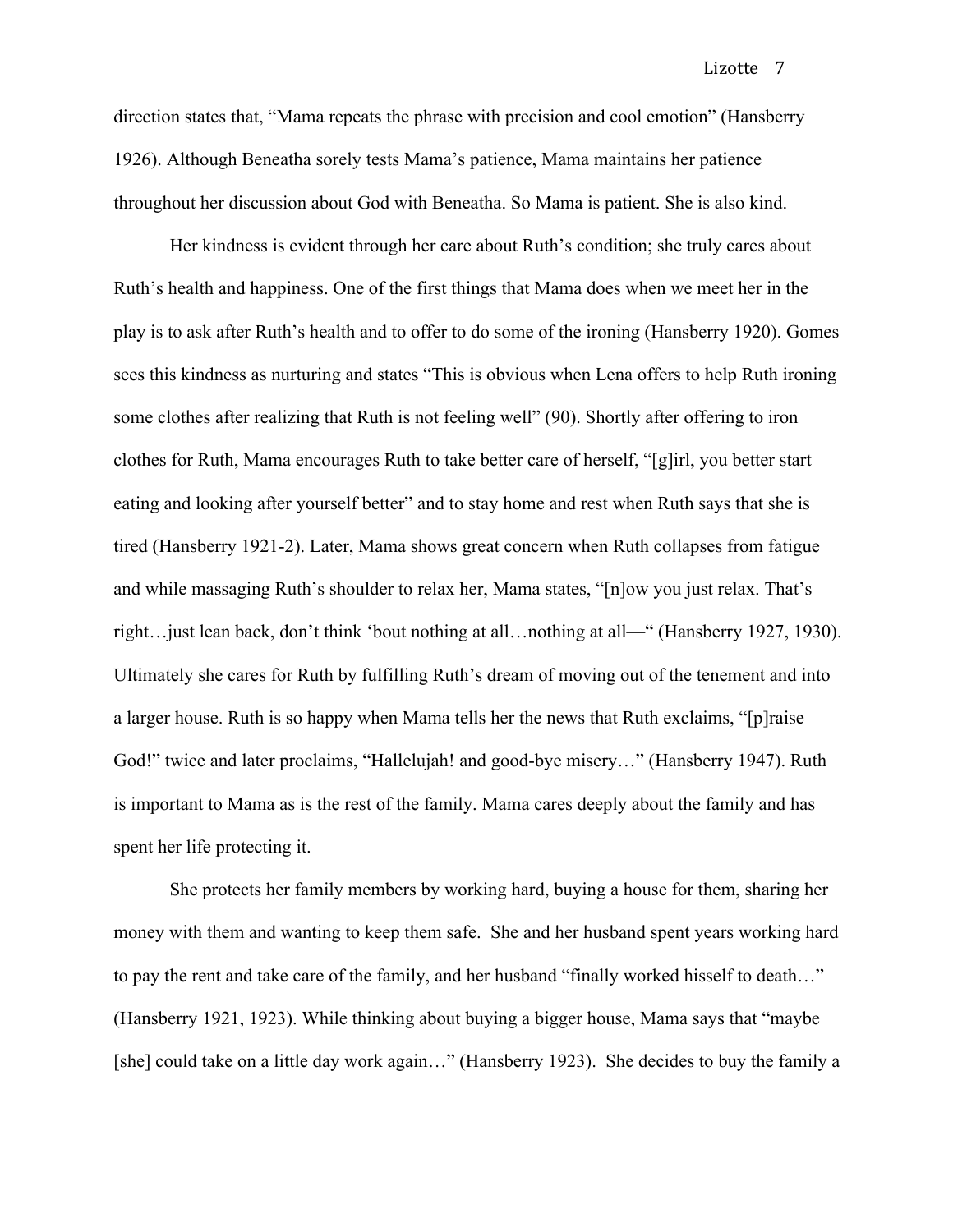house in the white suburbs of Chicago and tells Travis that she "went out and she bought you a house!" (Hansberry 1946). She also shares her \$10,000 insurance check with them, giving Walter Lee \$3500 and Beneatha \$3000 (Hansberry 1951). We learn that she and her husband made the Northward Migration to escape the threat of lynchings in the South and to give her children a safe home (Hansberry 1937). She prays to God to protect her family from the Clybourne Park Improvement Association after Mr. Lindner, their representative, let the Youngers know that the white housing development did not welcome the Youngers moving into the neighborhood (Hansberry 1958). Her family is precious and paramount and she does everything possible to protect them. She also puts her hope in them.

She hopes that Walter Lee will behave responsibly with the \$6500 with which she entrusts him (Hansberry 1951). She knows that he wants to buy a liquor store against her approval, yet she still gives him the insurance money, hoping he will do the right thing. Unfortunately, he loses all the money (Hansberry 1962). Despite that, she does not lose hope in Walter Lee and forgives him for losing the money. She encourages him to choose human dignity and his family instead of the money with which the Improvement Association is trying to bribe the family. In answering Lindner, he focuses on his other family members, instead of himself, stating:

What I am telling you is that we called you over here to tell you that we are very proud and that this is – this is my son, who makes the sixth generation of our family in this country, and that we have all thought about your offer and we have decided to move into our house because my father—my father—he earned it.

He even supports Beneatha, telling Lindner, "And that's my sister over there and she's going to be a doctor" (Hansberry 1972). Mama's hope in Walter Lee is transformational. When he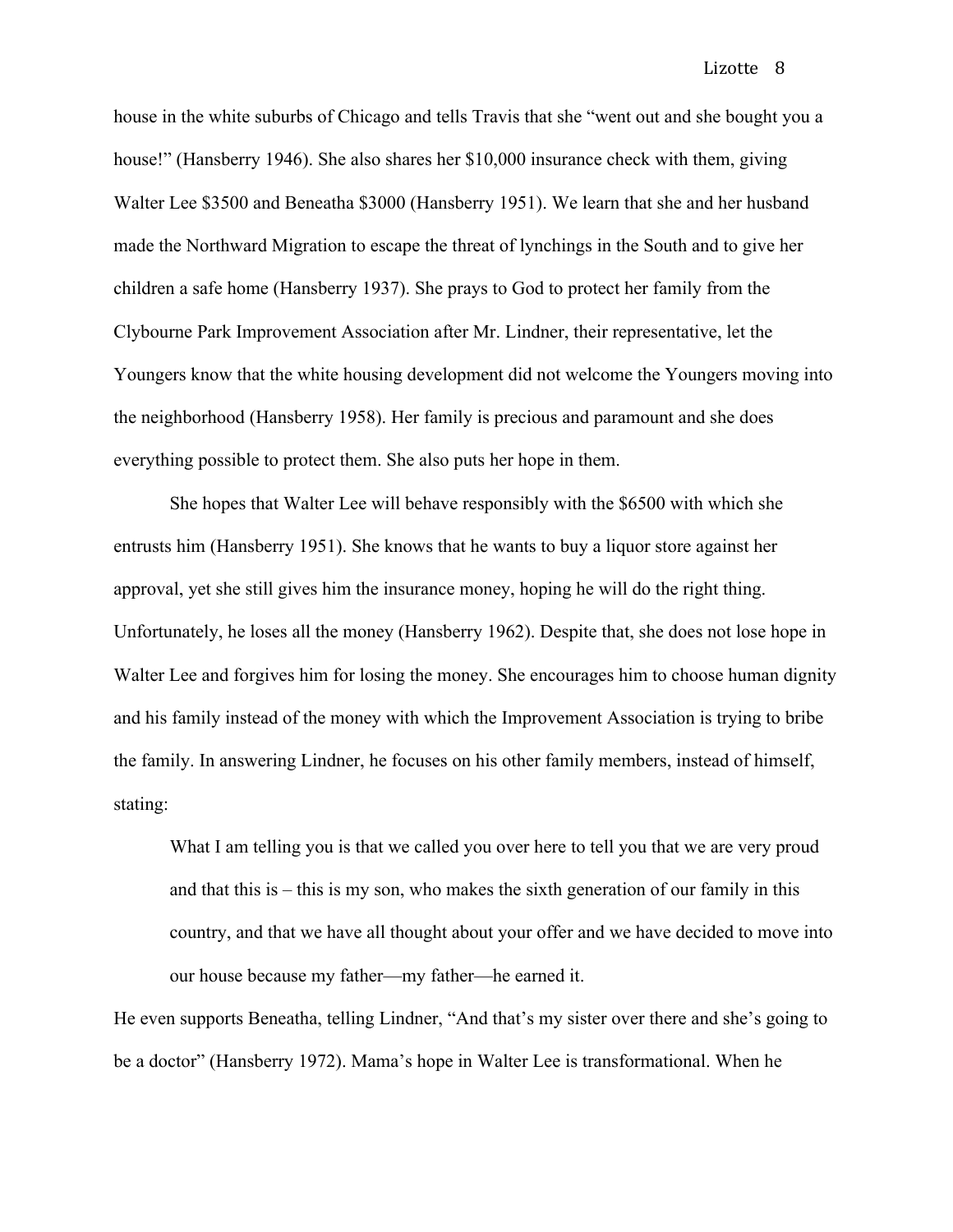chooses to keep the Clybourne Park house, choosing family well-being over money, Mama states hat he is "Kind of like a rainbow after the rain" (Hansberry 1974). Through her hope in him, she ultimately guides him to the decision that will benefit the whole family. She also guides Beneatha through perseverance.

Mama perseveres in teaching Beneatha to love others, especially her brother. After Walter Lee loses the \$6500, part of which would have paid for Beneatha's medical degree, she admits to Asagai that she has stopped caring about people. Asagai asks, "And you've stopped caring?" and she replies, "Yes—I think so" (Hansberry 1964). This lack of caring is especially evident when Beneatha states that Walter Lee is "[…]not a man. [He] is nothing but a toothless rat" and "there is nothing left to love" in him because Walter Lee wants to accept Lindner's bribe (Hansberry 1970-1). So, Mama tells Beneatha:

There is always something left to love…have you cried for that boy today? I don't mean for yourself and for the family cause we lost the money. I mean for him; what he been through and what it done to him. Child, when do you think is the time to love somebody the most; when they done good and made things easy for everybody? Well then, you ain't through learning–because that ain't the time at all. It's when he's at his lowest and can't believe in himself because the world done whipped him so (Hansberry 1971).

After this lesson, Beneatha supports Walter Lee's decision to scorn Lindner's bribe. She comes to his defense for the first time in the play. After Walter Lee tells Lindner that the family will be moving into Clybourne Park, Lindner states, "I take it then that you have decided to occupy" (Hansberry 1972). Beneatha answers for Walter, showing solidarity with him: "That's what the man said" (Hansberry 1972). Mama's lesson on love made a great impact on Beneatha and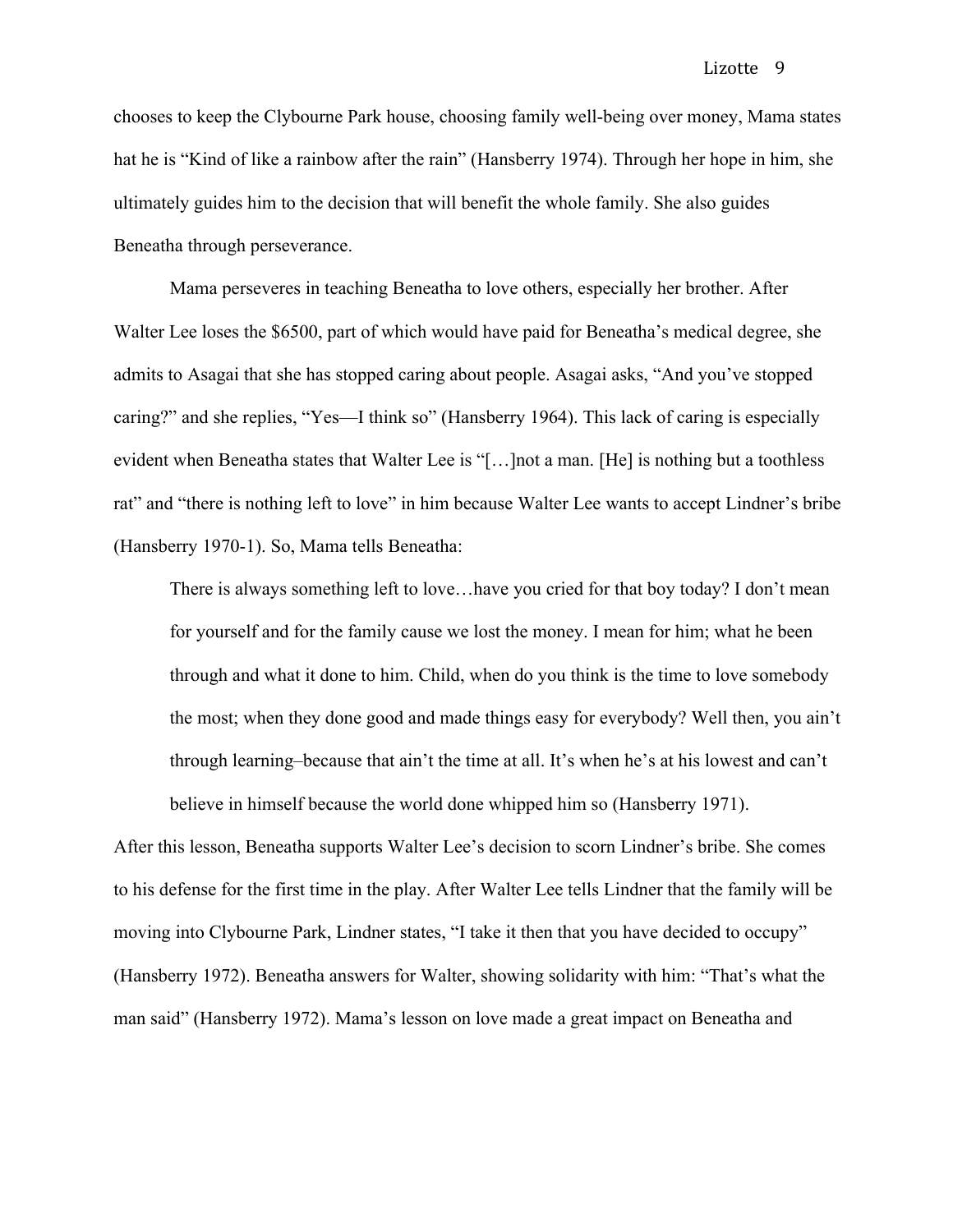encouraged her to support Walter Lee for the first and only time in the play. Mama persevered in teaching Beneatha to love even after Walter Lee lost the money.

Despite losing the money, Mama endures. She also endures through the Northward Migration, living in the tenement, and the loss of her baby, Claude (Hansberry 1923, 1937, 1962). Through all of this, she never loses faith in God, in fact she turns to God to strengthen her in the face of adversity. When she learns that Walter Lee has lost the money, she turns to God, "Oh, God…[She looks up to Him.] Look down here – and show me the strength" (Hansberry 1963). She is proud of the generations of slaves and sharecroppers, her ancestors, who persevered and never let anyone tell them they weren't good enough (Hansberry 1970). And at the end of the play she triumphantly carries her plant out of the tenement and prepares to move into the racist, all-white neighborhood of Clybourne Park. Frank Ardolino also notes Lena's endurance. He feels that Lena has successfully nurtured her family and that all members of the family "have had their humanity, maturity, and familial endurance confirmed" (Para 7). Through Mama's perseverance and integral Christian faith, she loves her family, ultimately leading it to stay together and move to a better house.

Mama's Christian love – her belief in God, her patience, kindness, protection, hope, perseverance and endurance -- brings her family through a difficult trial of loving each other in the face of adversity. It is a compelling story that is appealing to wide audiences and has become a lasting piece of literature. Although *A Raisin in the Sun* is an enduring American classic, most critics attribute the reasons for its universal appeal to be anything but religious. However, one key element of the play's steady success is that it depicts true Christian love through the character of Mama. Because love trumps all, Mama and her family members forgive each other and find a way to support each other. At the end of the play, there is a hope that - as the family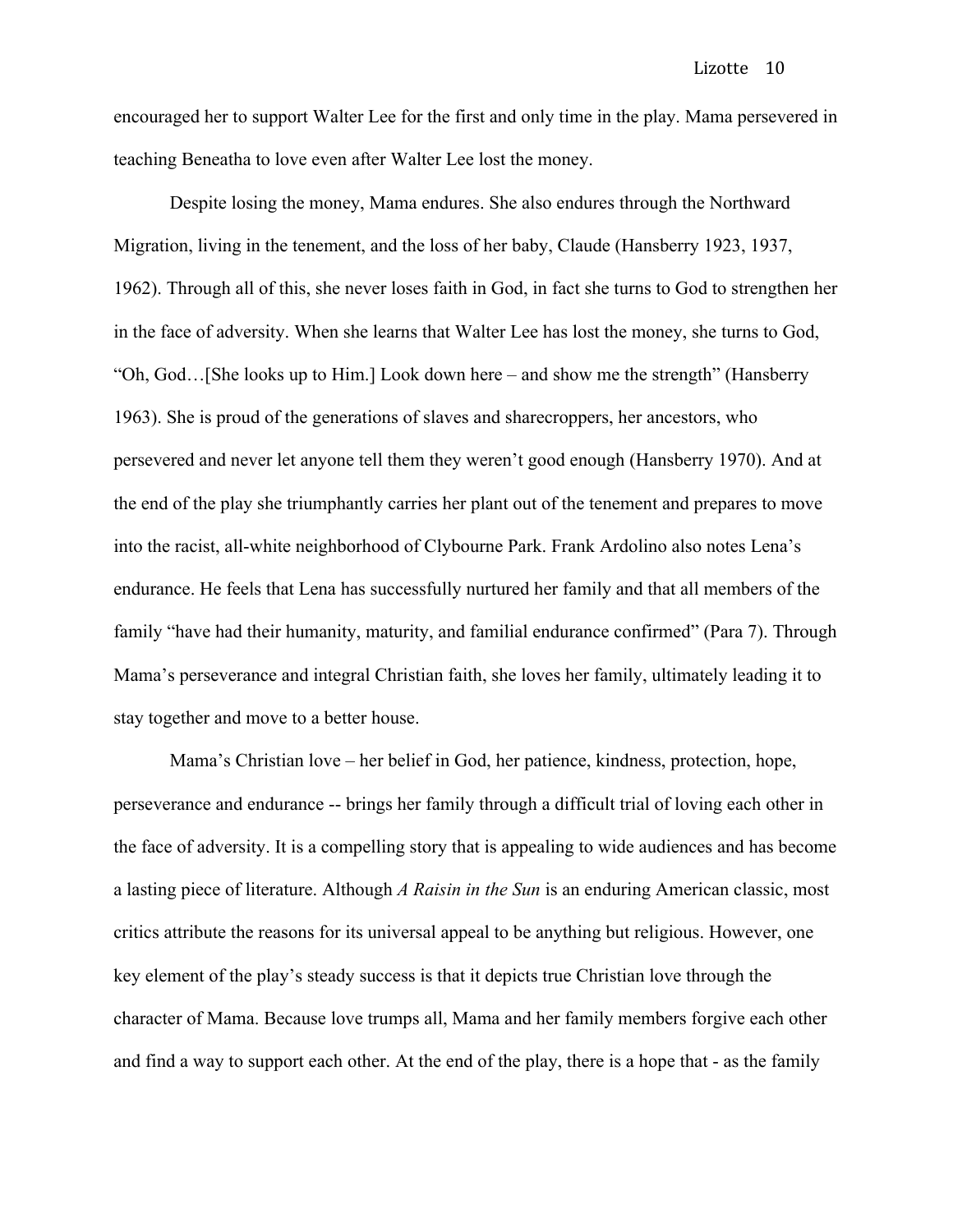members move out of the tenement and into a new, bigger home – their love for each other will continue to grow.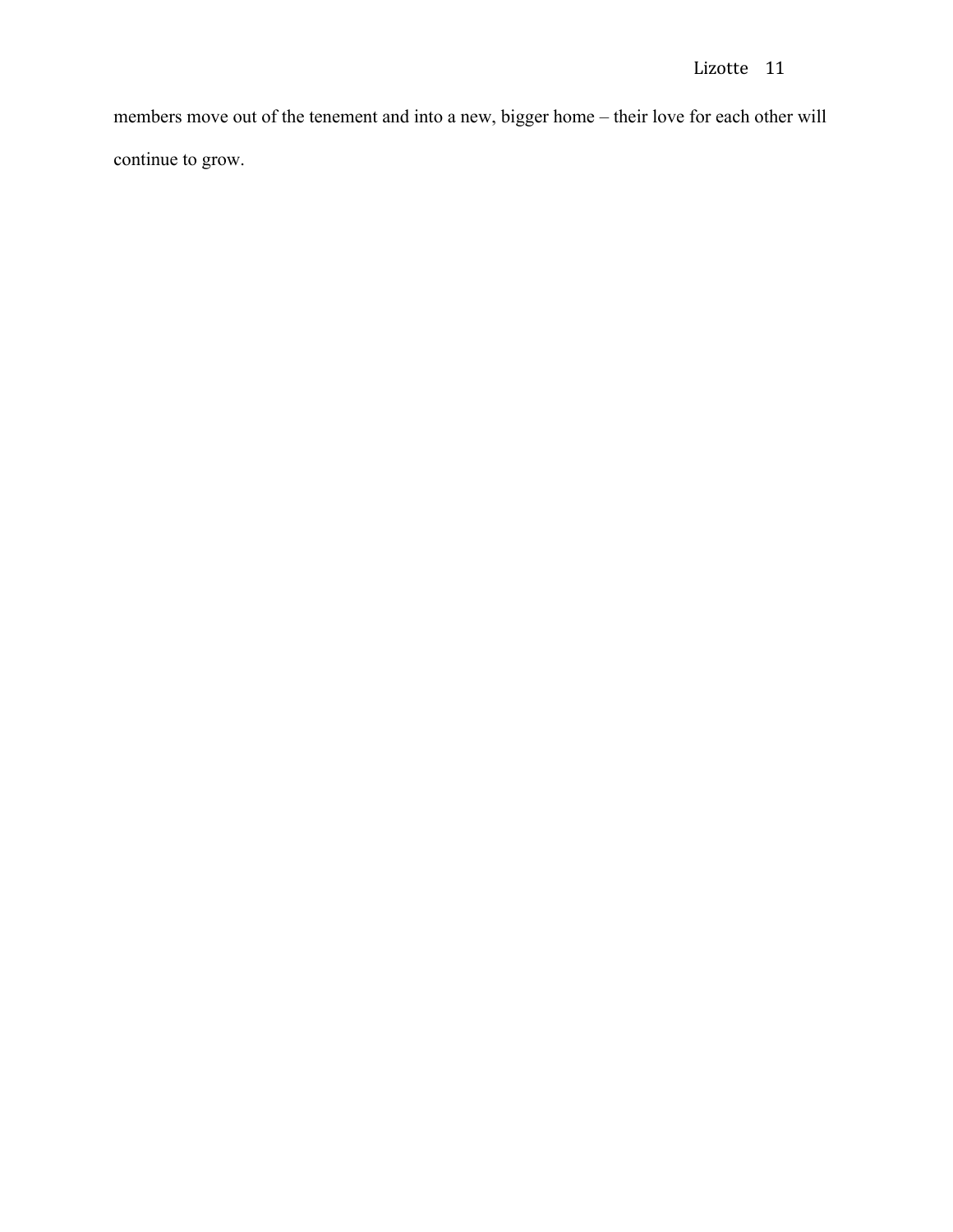#### Note

1. This litereary criticism is from an undergraduate thesis. However, I consider it peer-reviewed because according to the article,

This research began in the summer of 2009 as an Adrian Tinsley Program Summer Grant Project under the direction of Dr. Suzanne Ramczyk and has expanded into one semester honors thesis. Lizandra will be presenting her research at two conferences in 2010: The National Conference on Undergraduate Research in Montana and the New England Women's Studies Association conference at UMass Dartmouth (Gomes 87)

Ms. Gomes presented her entire thesis, **"**African American playwrights" at the New England Women's Studies Association Conference at UMass Dartmouth on May 1, 2010 (NEWSA 4).

2. For more information see works by Baraka, Nemiroff, and Wilkerson.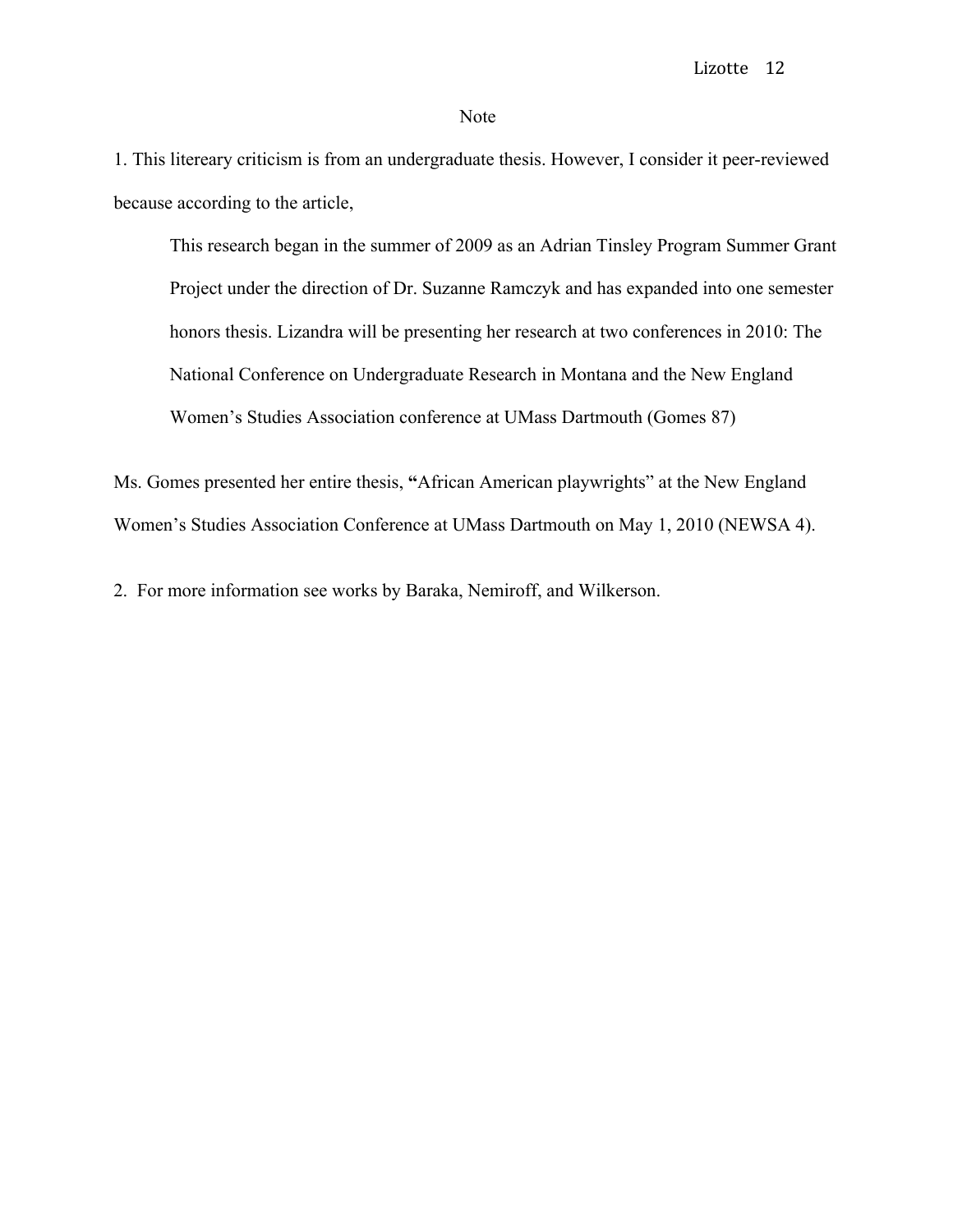### Works Cited

"3 U.S. Pix Vying In Religious Film Festival In Spain." *Variety Daily,* 27 April 1962, 10. Print.

Ardolino, Frank. "Hansberry's A RAISIN IN THE SUN." *Explicator* 63.3 (2005): 181-183.

Academic Search Complete.

http://web.a.ebscohost.com.proxymu.wrlc.org/ehost/pdfviewer/pdfviewer?sid=e17f0ae0-

74b4-4ae5-945d-4766180328a7%40sessionmgr4009&vid=6&hid=4201. Accessed 25

Nov. 2016.

Atkinson, Brooks. "The Theater: 'A Raisin in the Sun.'" *New York Times*; Mar 13, 1959: pg. 24. https://library.osu.edu/innovation-

projects/omeka/archive/files/12605ba769b0ef39733451ed297e9a13.pdf. Accessed 22 October 2016

Baraka, Amiri. "'Raisin in the Sun's' Enduring Season." *The Washington Post.* November 16, 1986: F1 Col 1 – F3 Col 1.

https://www.washingtonpost.com/archive/lifestyle/style/1986/11/16/raisin-in-the- suns-

enduring-season/941610fe-9612-4271-8367-145137f914bc/. Accessed 22 October 2016.

"Declaration of Independence." *National Archives*. https://www.archives.gov/foundingdocs/declaration-transcript. Accessed 10 November 2016.

"Exodus 20:12". Ellicott's Commentary for English Readers. Bible Hub Website. http://biblehub.com/commentaries/exodus/20-12.htm. Accessed 5 November 2016.

Forbes, J. Randy. "Obama Is Wrong When He Says We're Not a Judeo-Christian Nation." *US News and World Report*. 7 May 2009.

http://www.usnews.com/opinion/articles/2009/05/07/obama-is-wrong-when-he-says-

were-not-a-judeo-christian-nation. Accessed 2 November 2016.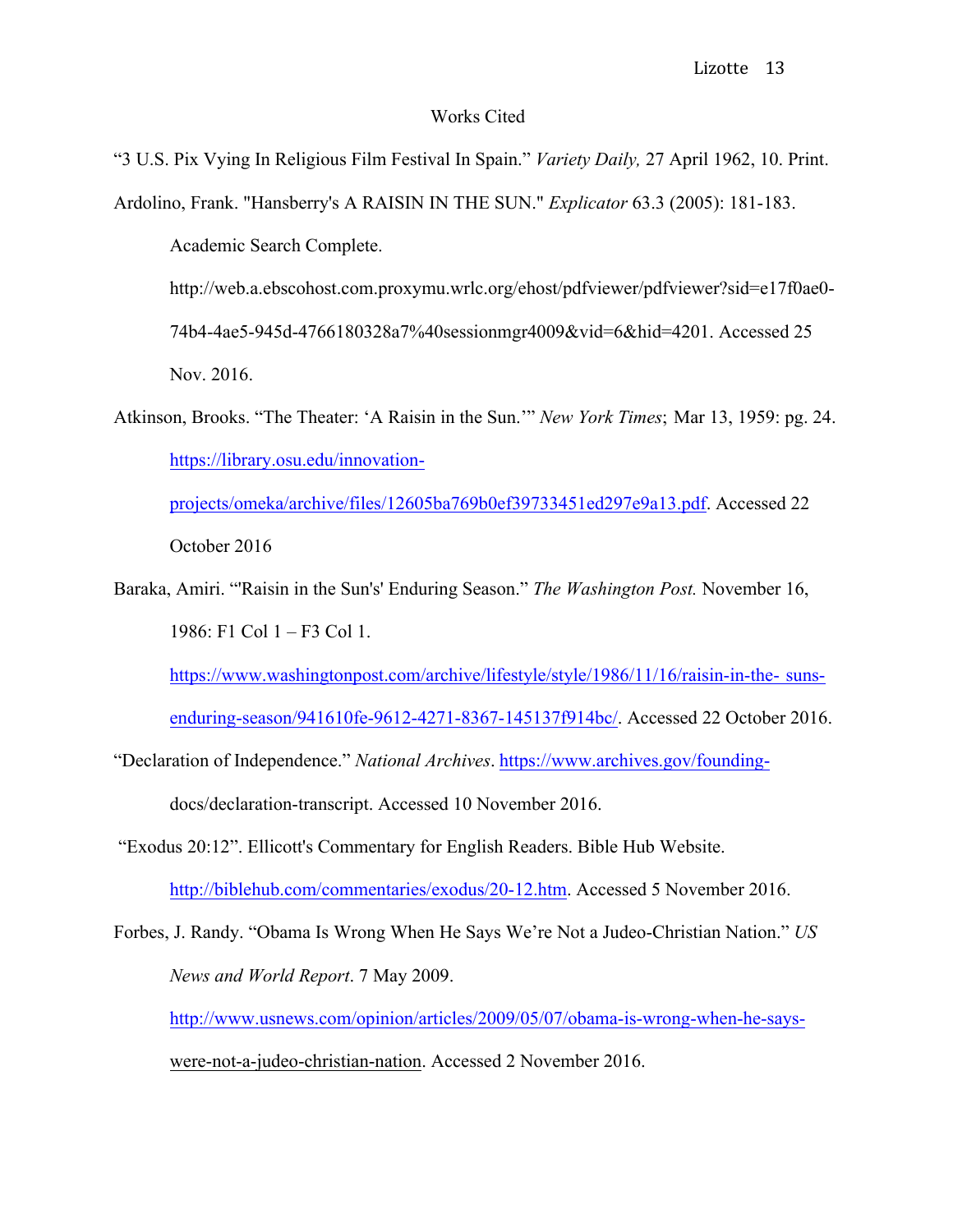- Gallup: Religion Historical Trends. "Do You Believe In God?"  $4<sup>th</sup>$ Chart from the top of the web page. http://www.gallup.com/poll/1690/religion.aspx. Accessed 22 October 2016.
- Gallup: America Remains Predominantly Christian. "Has This Changed Over Time?" http://www.gallup.com/poll/2974/america-remains-predominantly-christian.aspx. Accessed 14 December 2016.

Gallup: Three-Quarters of Americans Identify as Christian.

http://www.gallup.com/poll/180347/three-quarters-americans-identify-christian.aspx. Accessed 14 December 2016.

Gaye, Marvin. "What's Going On." *What's Going On*. Motown Records, 1971.

Gill's Exposition of the Entire Bible: 1 Corinthians 13:7. *Biblehub.com*.

http://biblehub.com/commentaries/1\_corinthians/13-7.htm. Accessed 7 November 2016.

Gomes, Lizandra. "The Visions of Lena Younger created by Lorraine Hansberry in *A Raisin in the Sun.*" *Bridgewater State University Undergraduate Review*: (2010) Vol 6, Article 18: 87-92. http://vc.bridgew.edu/undergrad\_rev/vol6/iss1/18. Accessed 22 October 2016.

Gourdine, Angeletta K. M. "The Drama Of Lynching In Two Blackwomen's Drama, Or Relating Grimke's Rachel To Hansberry's A Raisin In The Sun," Modern Drama, 41(4), Winter 1998. 533-545. Proquest.

http://proxymu.wrlc.org/login?url=http://search.proquest.com.proxymu.wrlc.org/docview /198803685?accountid=27975 Accessed 17 December 2016.

Groody, Daniel. *Globalization, Spirituality and Justice: Navigating the Path to Peace, Revised Edition*. New York: Orbis Books, 2015. Print.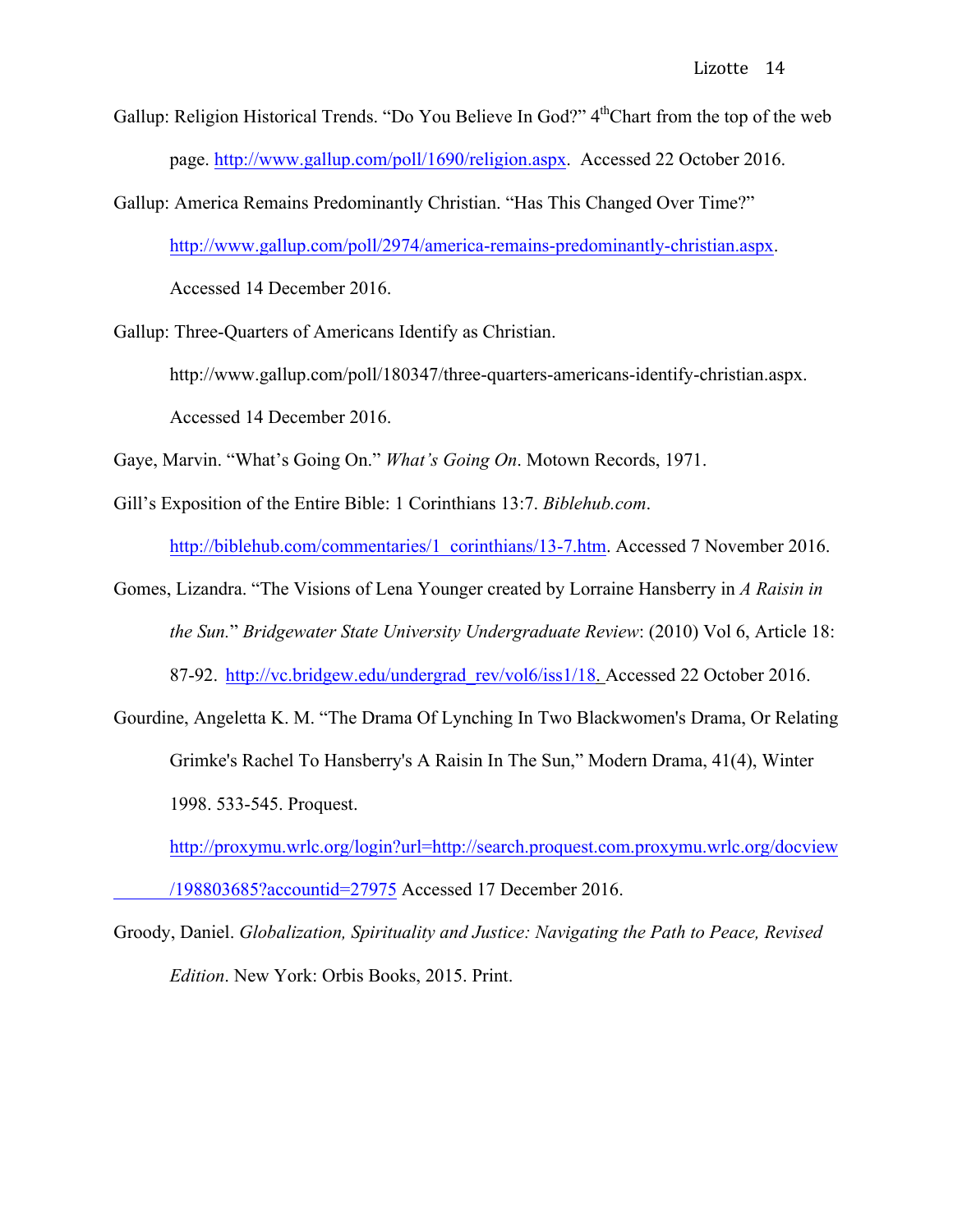"Human Dignity." *Catholic Social Teaching Website.*

http://www.catholicsocialteaching.org.uk/themes/human-dignity/. Accessed 27 October 2016.

- Hansberry, Lorraine. *A Raisin in the Sun*. *The Norton Introduction to Literature, 11th Edition,* Ed. By Kelly J. Mays, New York: W.W. Norton and Company, 2013. 1910- 1974. Print
- "Japan's Prizes (from "Late In, Japan Takes 3 Prizes At Valladolid, page 4")." *Variety Weekly,*  9 May 1962, 15. Print.
- Kioulachoglou, Anastasios. "Honor Your Father And Mother." *The Journal of Biblical Accuracy*. June 2004.www.jba.gr/Articles/jba2004-06.htm. Accesses 5 November 2016.
- Nemiroff, Robert. Adaptor. *To Be Young, Gifted and Black: Lorraine Hansberry in Her Own Words.* New York: Vintage Books. 1995. Print.

New England Women's Studies Association (NEWSA) Conference at UMass Dartmouth, Conference Schedule, 1 May 2010,

http://www.phys.uri.edu/~nigh/RagingGrannies/events/NEWSA\_schedule\_draft\_3-14-10.pdf

"Perkins, Loren Win Cannes Thesp Nods; 'Raisin' Recognized." *Variety Daily*. 19 May 1961. 1, 4. Print.

*The Holy Bible*. Revised Standard Version. Boston: Massachusetts Bible Society, 1952. Print. "The Holy Bible New International Version: 1 Corinthians 13." *Biblehub.com.*

http://biblehub.com/niv/1\_corinthians/13.htm. Accessed 10 November 2016.